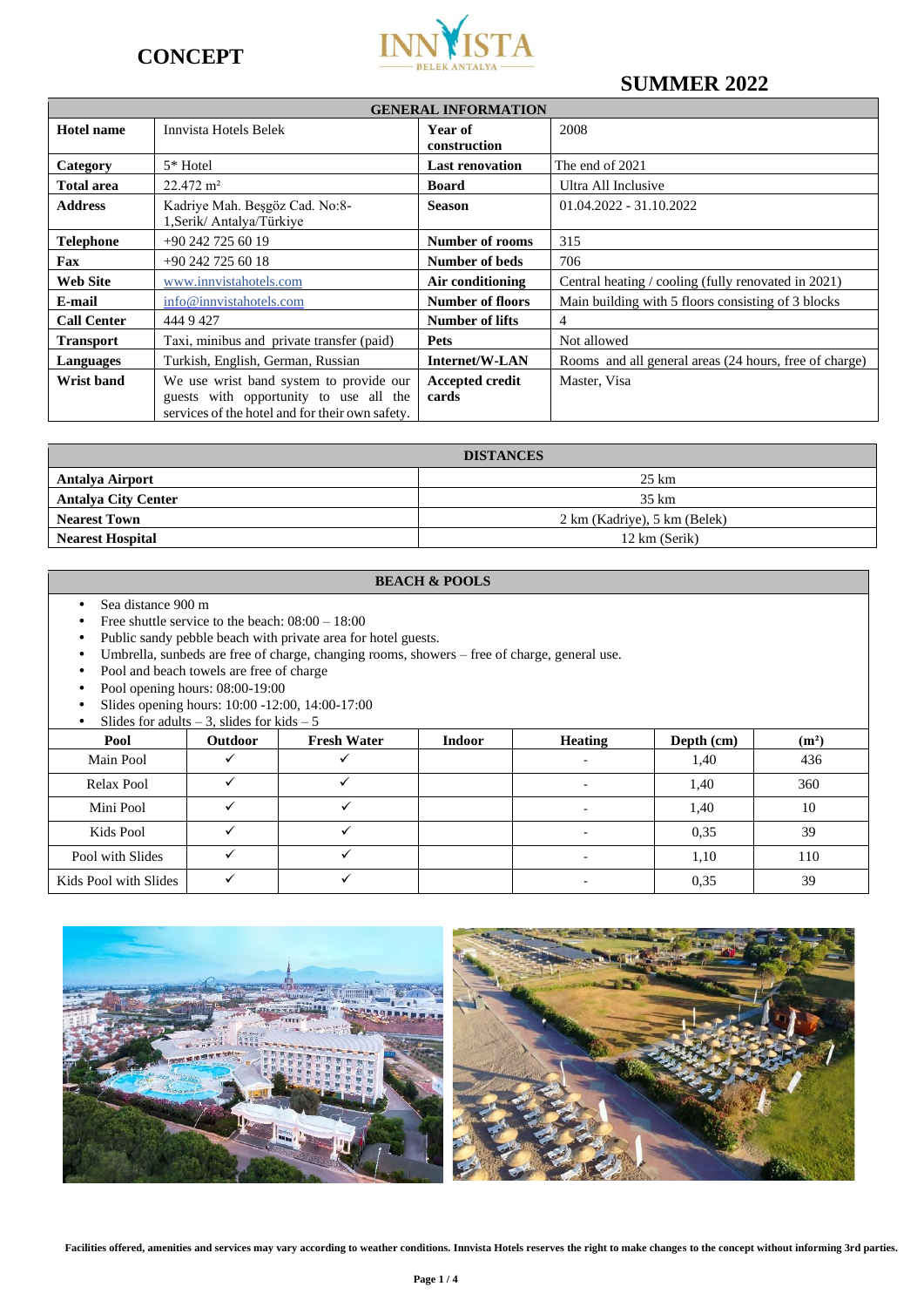



# **SUMMER 2022**

### **ACCOMODATION**

### **Common services offered to all rooms**

- Electronic key system
- Minibar soft drinks and water. Daily refilled free of charge.
- Smoking of cigarettes, hookah and electronic cigarettes is prohibited in all indoor areas per Law No. 4207 " Usage of Tobacco Products"
- Linen change every 2 days
- Room cleaning every day
- Towel change upon request
- TV channels**:** Turkish, German, Russian, English, French. Belgian, Ukrainian, Iranian, Arabian channels, fashion channels, sports channels and music channels.



| <b>Room Type</b>                             | Area             | <b>Facilities</b>                                                                                                                                                                                                                                                                                        | Min./Max.<br><b>Occupancy</b> |
|----------------------------------------------|------------------|----------------------------------------------------------------------------------------------------------------------------------------------------------------------------------------------------------------------------------------------------------------------------------------------------------|-------------------------------|
| <b>STANDARD</b><br>(Pool or garden view)     | $24 \text{ m}^2$ | 1 bedroom (with 1 double and 1 twin bed), laminate floors, dressing table, coffee table with<br>chairs, mini bar, digital safety box, LCD / satellite TV with music channel, telephone,<br>shower/WC, bathrobes, towels, slippers, hair dryer;                                                           | $1/3$ adults                  |
| <b>FAMILY</b><br>(Pool or garden view)       | $35 \text{ m}^2$ | 2 bedrooms with interior door (with 1 double and 2 twin beds), laminate floors, dressing<br>table, coffee table with chairs, mini bar, digital safety box, LCD / satellite TV with music<br>channel, telephone, shower/WC, bathrobes, towels, slippers, hair dryer;                                      | $2/4$ adults                  |
| <b>FAMILY SUITE</b><br>(Pool or garden view) | $47 \text{ m}^2$ | 2 bedrooms with interior door (with 1 double and 2 twin beds), laminate floors, dressing<br>table, coffee table with chairs, small sofa unit. 2 mini bars, digital safety box, LCD / satellite<br>TV with music channel, telephone, shower and bath tube/WC, bathrobes, towels, slippers,<br>hair dryer; | $2/4$ adults                  |
| <b>HANDICAP ROOMS</b><br>(Garden view)       | $28 \text{ m}^2$ | 1 bedroom (with 1 double and 1 twin bed), central air conditioner, laminate floors, dressing<br>table, coffee table with chairs, mini bar, digital safety box, LCD / satellite TV with music<br>channel, telephone, shower/WC, bathrobes, towels, slippers, hair dryer, door width 90 cm;                | $1/3$ adults                  |

### **FOOD & BEVERAGES**

- 1 Main Restaurant, 4 A'la Carte restaurants, Beach Snack & Beach Bar, 1 Aqua Snack Restaurant, 6 bars, 1 patisserie
- Breakfast, lunch and dinner open buffets at Innova restaurant
- Capacity of Innova restaurant is 700 people; 300 indoor and 400 outdoor areas
- There is Diet Buffet and show cooking corner at Innova restaurant
- A la carte restaurants are to be reserved. Reservations are made at Guest Relations.
- **First visit of Fish A'la Carte Restaurant during the stay is free of charge, the second visit and 3 more A'la Carte Restaurants (Turkish, Mediterranean and Far East) are for extra cost – 10 Euro per person.**
- Ultra-All-Inclusive Drinks: all soft drinks, domestic and selected imported alcoholic beverages.
- Deluxe Beverages (champagne, bottled wine, luxurious alcoholic beverages and etc.) are extra charged.
- Room Service is extra charged
- The waiter is authorized to refuse to refuse to serve alcoholic beverages to guests who harm themselves and others.
- No alcohol service for under 18s.

| <b>Breakfast</b>        |                                                | $07.00 - 11.00$ |
|-------------------------|------------------------------------------------|-----------------|
| Lunch                   |                                                | $12.30 - 14.30$ |
| Kids Restaurant Lunch   |                                                | $12.30 - 14.30$ |
| Dinner                  | Innova Restaurant                              | $19.00 - 21.00$ |
| Kids Restaurant Dinner  |                                                | $18.30 - 21.00$ |
| Night meal              |                                                | $23.00 - 00.00$ |
| Anatolian Cuisine       | Anatolian Folk Restaurant                      | $19.00 - 21.30$ |
| Mediterranean Cuisine   | Mediterranean Restaurant                       | $19.00 - 21.30$ |
| <b>Far East Cuisine</b> | <b>Far East Restaurant</b>                     | $19.00 - 21.30$ |
| <b>Fish Cuisine</b>     | Mediterranean Restaurant                       | $19.00 - 21.30$ |
| <b>Beach Snack</b>      | Beach                                          | $12.00 - 16.00$ |
| Aqua Snack              | Kids Slide Pool                                | $12.00 - 18.00$ |
| Patisserie              | Pistachios Patisserie                          | $09.00 - 21.00$ |
| Ice-cream               | Pistachios Patisserie, Aqua Snack, Beach Snack | $11.00 - 18.00$ |

Facilities offered, amenities and services may vary according to weather conditions. Innvista Hotels reserves the right to make changes to the concept without informing 3rd parties.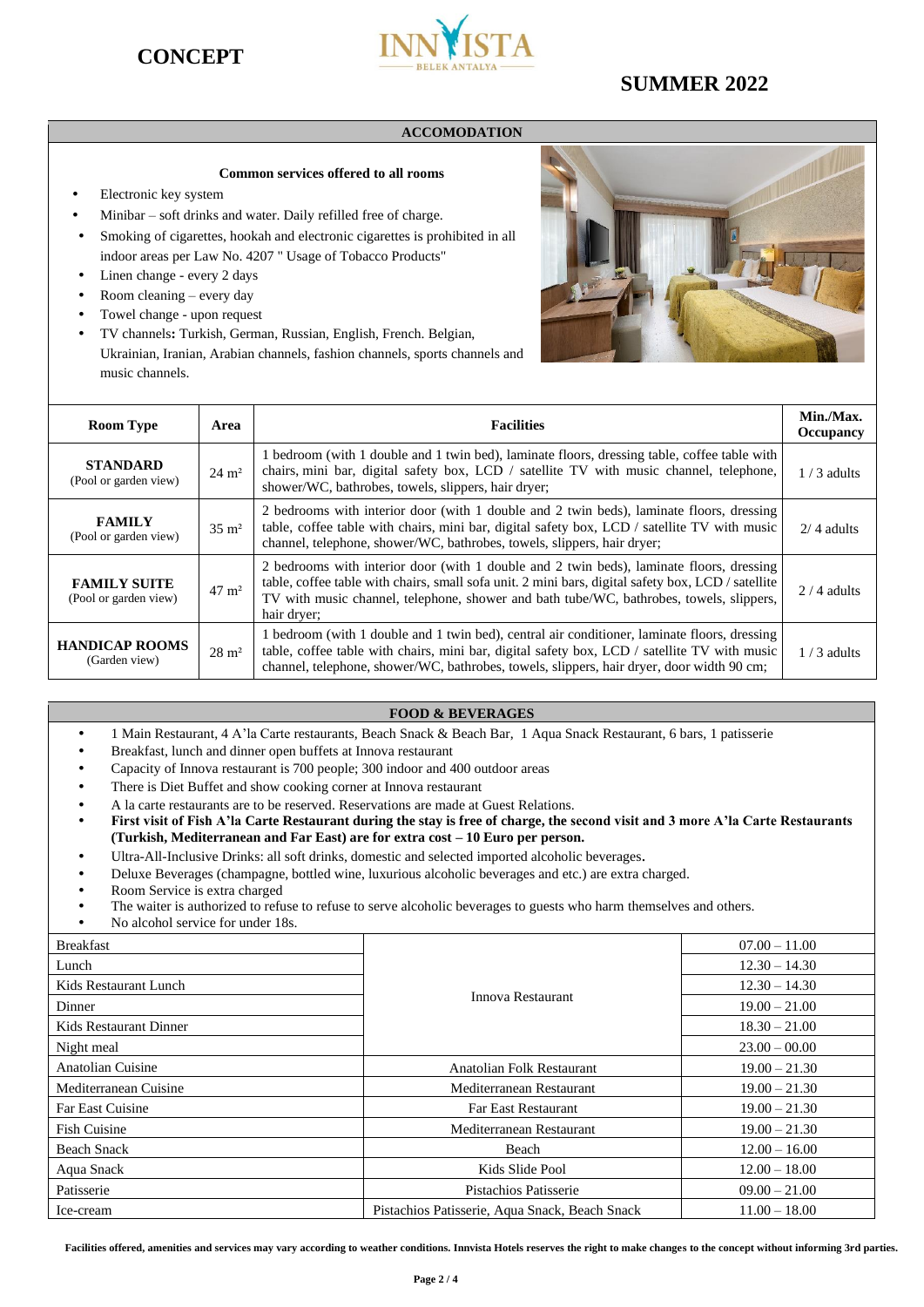# **CONCEPT**



# **SUMMER 2022**

**INNASTAH** 



| <b>BARS</b>                                               |                    |                      |               |  |  |
|-----------------------------------------------------------|--------------------|----------------------|---------------|--|--|
|                                                           | Bar                | <b>Opening Times</b> | <b>Place</b>  |  |  |
|                                                           | Lobby Bar          | 24 Hours             | Lobby         |  |  |
| Domestic, some imported alcoholic and all soft beverages. | Pool Bar           | $09.00 - 24.00$      | Pool          |  |  |
|                                                           | Amethyst Disco Bar | $23.00 - 02.00$      | Lobby -1      |  |  |
|                                                           | Amphi Bar          | $21.00 - 23.00$      | Amphi Theatre |  |  |
|                                                           | Aqua Bar           | $10.00 - 17.00$      | Slides Pool   |  |  |
|                                                           | Beach Bar          | $08.00 - 18.00$      | Beach         |  |  |

| <b>OTHER SERVICES</b>                                                                                                                                                      |                                                                                                                                                                                                                                                                                                            |  |  |
|----------------------------------------------------------------------------------------------------------------------------------------------------------------------------|------------------------------------------------------------------------------------------------------------------------------------------------------------------------------------------------------------------------------------------------------------------------------------------------------------|--|--|
| <b>Free Services</b>                                                                                                                                                       | <b>Extra Services</b>                                                                                                                                                                                                                                                                                      |  |  |
| Outdoor parking (max. 50 vehicles)<br>Hammam, Sauna and Steam Room<br>Game room (Air Hockey, Billiard)<br>Safety boxes at Reception<br>Shower rooms on the floors (9)<br>٠ | Laundry service<br>Shops (Jewelry, Photographer, Hairdresser, Mini Grocery,<br>Leather Shop, Souvenir, Textile, Sweet Shop)<br>Rent a car<br>Doctor (on request), Nurse $(08:00 - 18:00)$<br>Telephone, fax, post services, photocopies<br>Spa & Wellness services<br>Baby sitter<br>Tennis court lighting |  |  |

### **ENTERTAINMENT AND ACTIVITIES**

**Free** 

- Disco (23.00 02.00) \**closed for pandemia*
- Fitness
- Aqua aerobic
- Water gymnastics
- Yoga
- Trampoline
- Archery
- Tennis
- Basketball
- Foot-volleyball
- **Badminton**
- Table tennis
- Darts
- Table games
- Animation programs and shows
- Live music performance (on certain days)